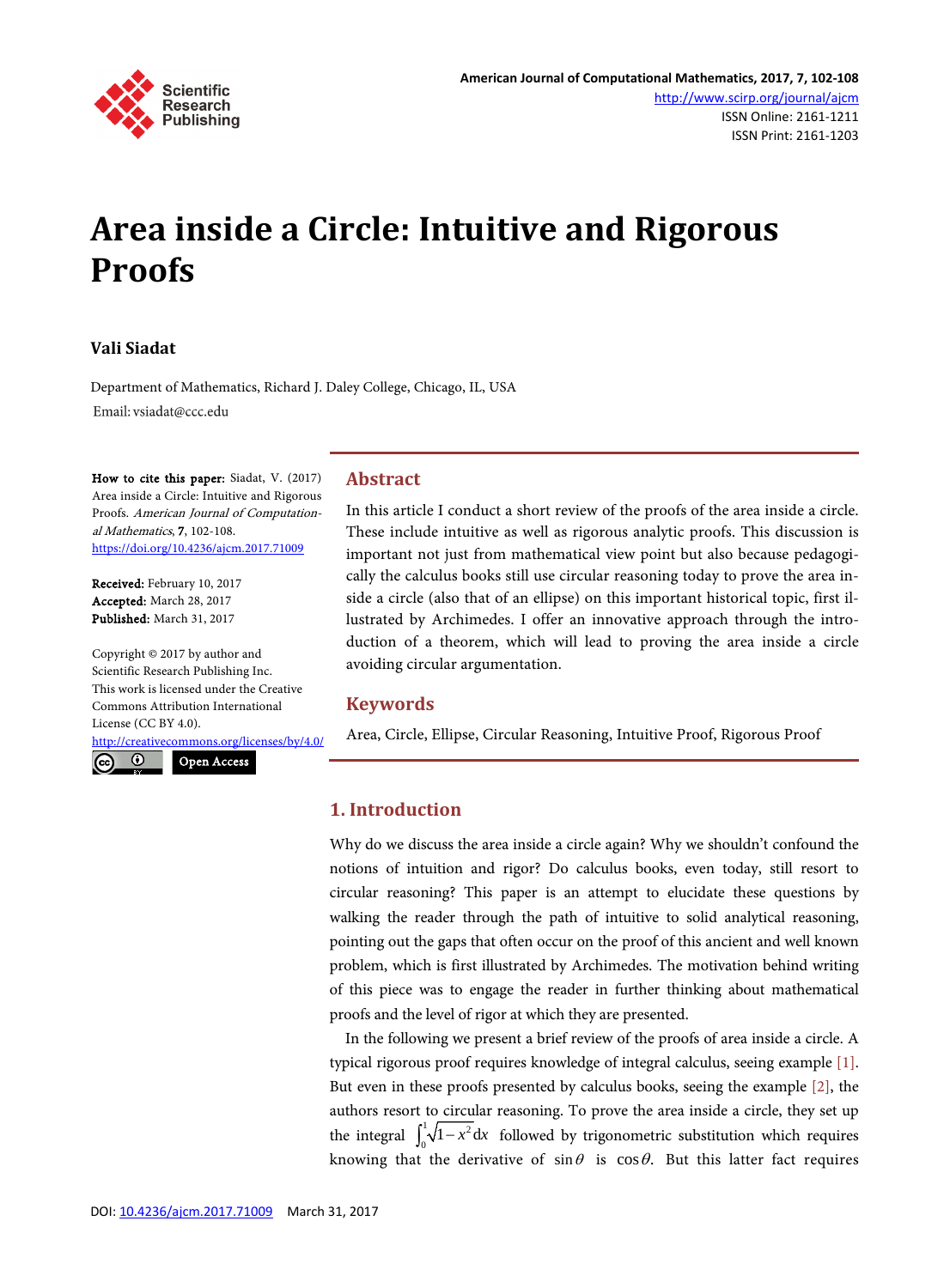proving that  $\lim_{\theta \to 0} \frac{\sin \theta}{\theta} = 1$ . For this proof, they resort to a geometric argument, bounding the area of a sector of a unit circle between the areas of two triangles and showing that  $\sin \theta < \theta < \tan \theta$ . They then apply the Squeeze Theorem. But for computation of the sector's area, they resort to a standard formula,  $A = \frac{1}{2}\theta$ , which is based on knowing the area of a circle. So they prove the area by assuming the area. This is obviously circular argumentation! For an excellent critique of this method we can see [\[3\].](#page-6-2)

There are also a number of intuitive proofs intended to provide an insight to the derivation of the area with just the knowledge of geometry and limits. In this short piece we begin by proving a preliminary result showing that

 $\lim_{\theta \to 0} \frac{\sin \theta}{\theta} = 1$ , without a priori assuming the area of a sector. This limit is central to the proof of the derivatives of trigonometric functions. We note that aside from the aforementioned limit, the function  $\frac{\sin\theta}{\theta}$  itself plays an important role not only in mathematics but also in other fields of science such as physics and engineering.

# **2. Proofs**

Consider a circle of radius 1 which is centered at the origin, as shown in [Figure 1;](#page-1-0)  see [\[4\].](#page-6-3)

<span id="page-1-0"></span>

Figure 1. A unit circle in standard position.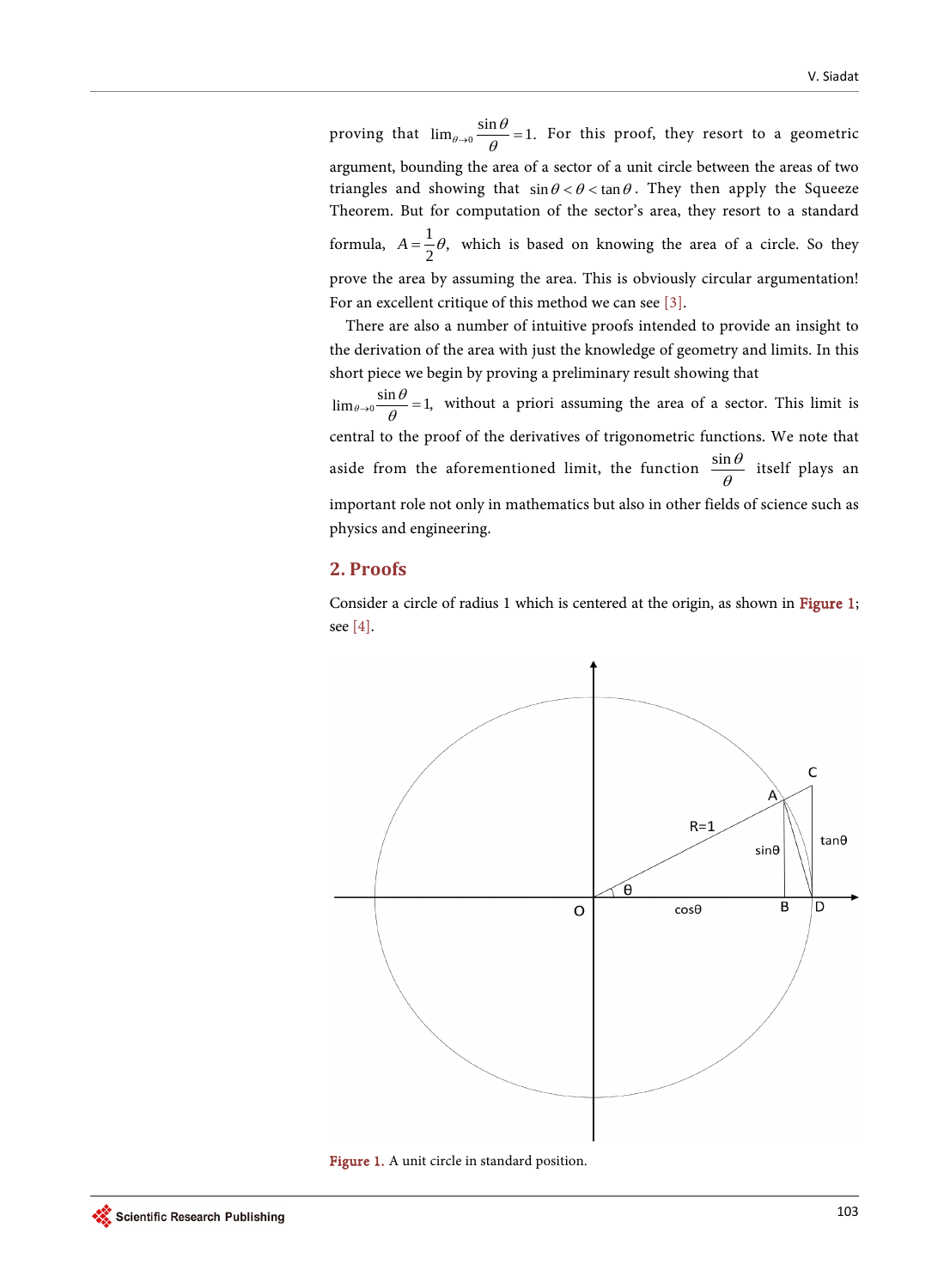**Theorem 1.** Let  $0 < \theta < \frac{\pi}{2}$  be an angle measured in radians. Then,

$$
\lim_{\theta \to 0} \frac{\sin \theta}{\theta} = 1.
$$

Proof. Since the magnitude of  $\theta$  equals the length of the arc it subtends and since  $\sin \theta < AD$ , we have that  $\sin \theta < \theta$ , or  $1 < \frac{\theta}{\sin \theta}$ . θ  $\langle \frac{\partial}{\sin \theta} \rangle$ . This establishes a lower bound. To establish the upper bound, we can show that  $\theta \leq \sin \theta + \overline{BD}$ . This can be proved by the standard method of estimating an arc length of a rectifiable curve by the linear approximation of the lengths of the chords it subtends through partitioning. The result follows by applying the triangle inequality in each partition in [\[3\].](#page-6-2) Noting that  $\sin \theta < \tan \theta$  we get  $\theta < \tan \theta + \overline{BD}$  But  $\overline{BD} = 1 - \cos \theta$ . So it follows that,

$$
\frac{\theta}{\sin \theta} < \frac{1}{\cos \theta} + \frac{1 - \cos \theta}{\sin \theta}
$$

and

$$
\frac{1-\cos\theta}{\sin\theta} = \sqrt{\frac{(1-\cos\theta)^2}{1-\cos^2\theta}} = \sqrt{\frac{1-\cos\theta}{1+\cos\theta}}.
$$

Combining this result with the previous lower bound gives,

$$
1 < \frac{\theta}{\sin \theta} < \frac{1}{\cos \theta} + \sqrt{\frac{1 - \cos \theta}{1 + \cos \theta}}.
$$

Letting  $\theta \rightarrow 0$  in the last expression completes the upper bound, resulting in  $1 \le \frac{6}{\sin \theta} \le 1.$ θ  $\leq \frac{6}{\sin \theta} \leq 1$ . Finally, applying the Squeeze Theorem we get,

$$
\lim_{\theta \to 0} \frac{\sin \theta}{\theta} = 1.
$$
 (1)

An interesting question related to the foregoing bounding of the angle  $\theta$  is that if we define the derivatives of trigonometric functions of  $\theta$  analytically (i.e., by infinite series of complex numbers or solutions of differential equations), can we arrive at the bounding of the angle? The next theorem follows.

**Theorem 2.** If  $(\sin \theta)' = \cos \theta$ , and  $(\tan \theta)' = \sec^2 \theta$ , then

$$
\sin \theta \le \theta \le \tan \theta.
$$

Proof. Let  $f(\theta) = \sin(\theta) - \theta$  than  $f(0) = 0$  and  $f'(\theta) = \cos \theta - 1 \le 0$ , giving  $f'(\theta) < 0$  for  $\theta > 0$ .

Hence,

$$
f(\theta) = \int_0^{\theta} f'(t) dt < 0.
$$

Therefore,  $\sin \theta < \theta$ . This gives a lower bound for  $\theta$ . To find an upper bound for  $\theta$ , let  $g(\theta) = \tan \theta - \theta$ .  $g(0) = 0$  and  $g'(\theta) = \sec^2 \theta - 1 \ge 0$ , giving  $g'(\theta) > 0$  for  $\theta > 0$ . Hence,

$$
g(\theta) = \int_0^\theta g'(t) \, \mathrm{d}t > 0.
$$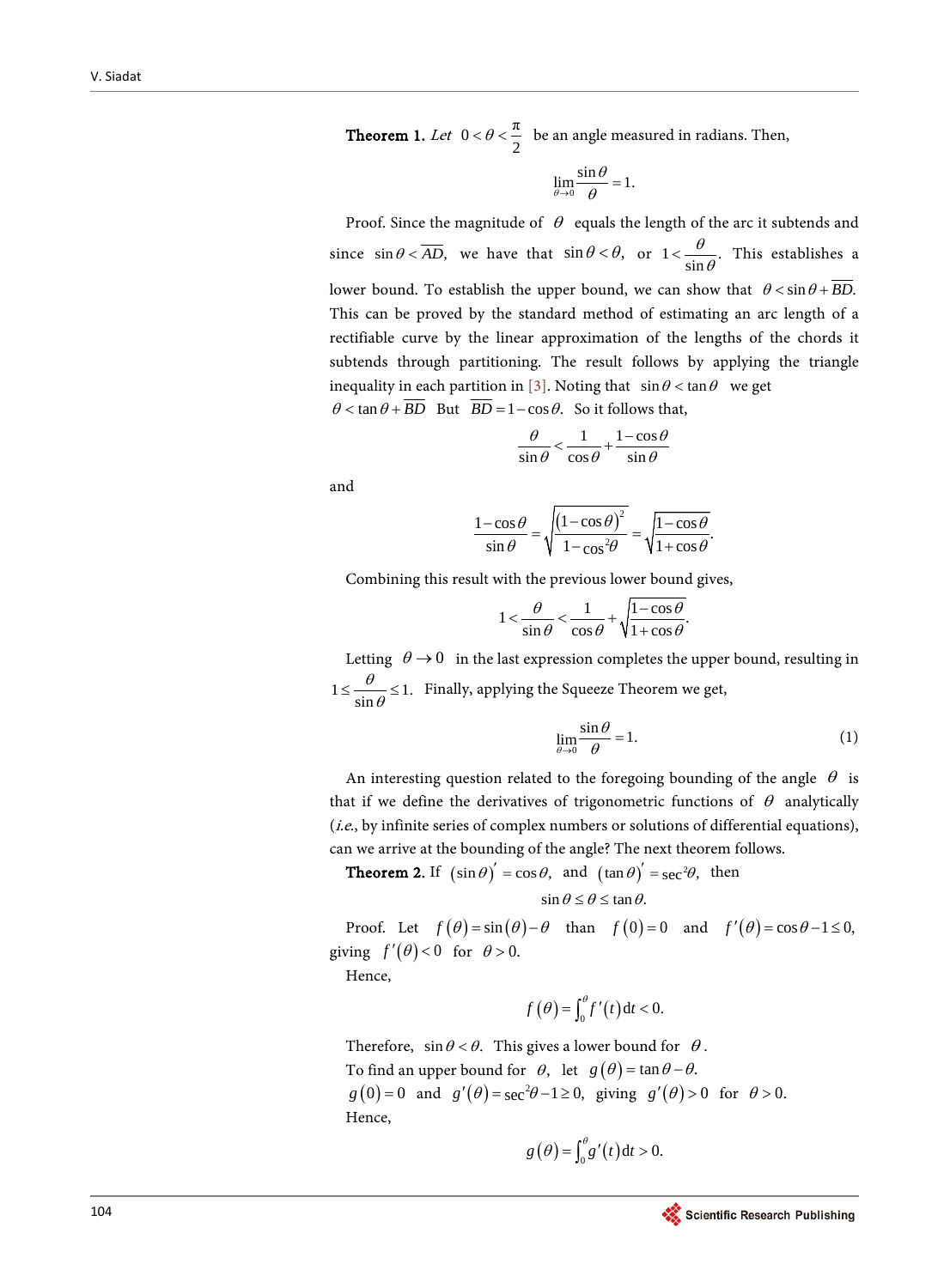Therefore,  $\theta$  < tan  $\theta$ . This gives an upper bound for  $\theta$ . Combining the above results we get  $\sin \theta \le \theta \le \tan \theta$ .

**Theorem 3.** Area inside a circle of radius *R* is  $\pi R^2$ .

Proof. Consider a circle of radius *R* centered at the origin in [Figure 2.](#page-3-0)

Partition the circle into *n* equal slices and consider a slice with central angle  $\frac{2\pi}{n}$ *<sup>n</sup>* radians. We know that the area of a triangle is one-half times the product of two of its sides times the sine of the angle between the two sides. So the area of the triangle subtended by the central angle  $\frac{2\pi}{n}$  becomes  $A = \frac{1}{2}R^2 \sin\left(\frac{2\pi}{n}\right)$ .  $A = -R$  $=\frac{1}{2}R^2\sin\left(\frac{2\pi}{n}\right)$ Because there are *n* inscribed triangles in the circle, the total area of all these triangles would be  $A_{\text{total}} = n \frac{1}{2} R^2 \sin \left( \frac{2\pi}{n} \right)$ . 2  $A_{\text{total}} = n - R$  $= n\frac{1}{2}R^2 \sin\left(\frac{2\pi}{n}\right)$ . As we increase the number of slices by increasing *n*, the sum of the areas of the inscribed triangles get closer to the area of the circle. To get the area of the circle, we need to find the limit of *A*<sub>total</sub>, as  $n \to \infty$ . So, using (1), and since  $\frac{2\pi}{n} \to 0$ , as  $n \to \infty$ , the area of the circle becomes:

<span id="page-3-0"></span>

Figure 2. A circle of radius  $R$  with  $n$  equal slices.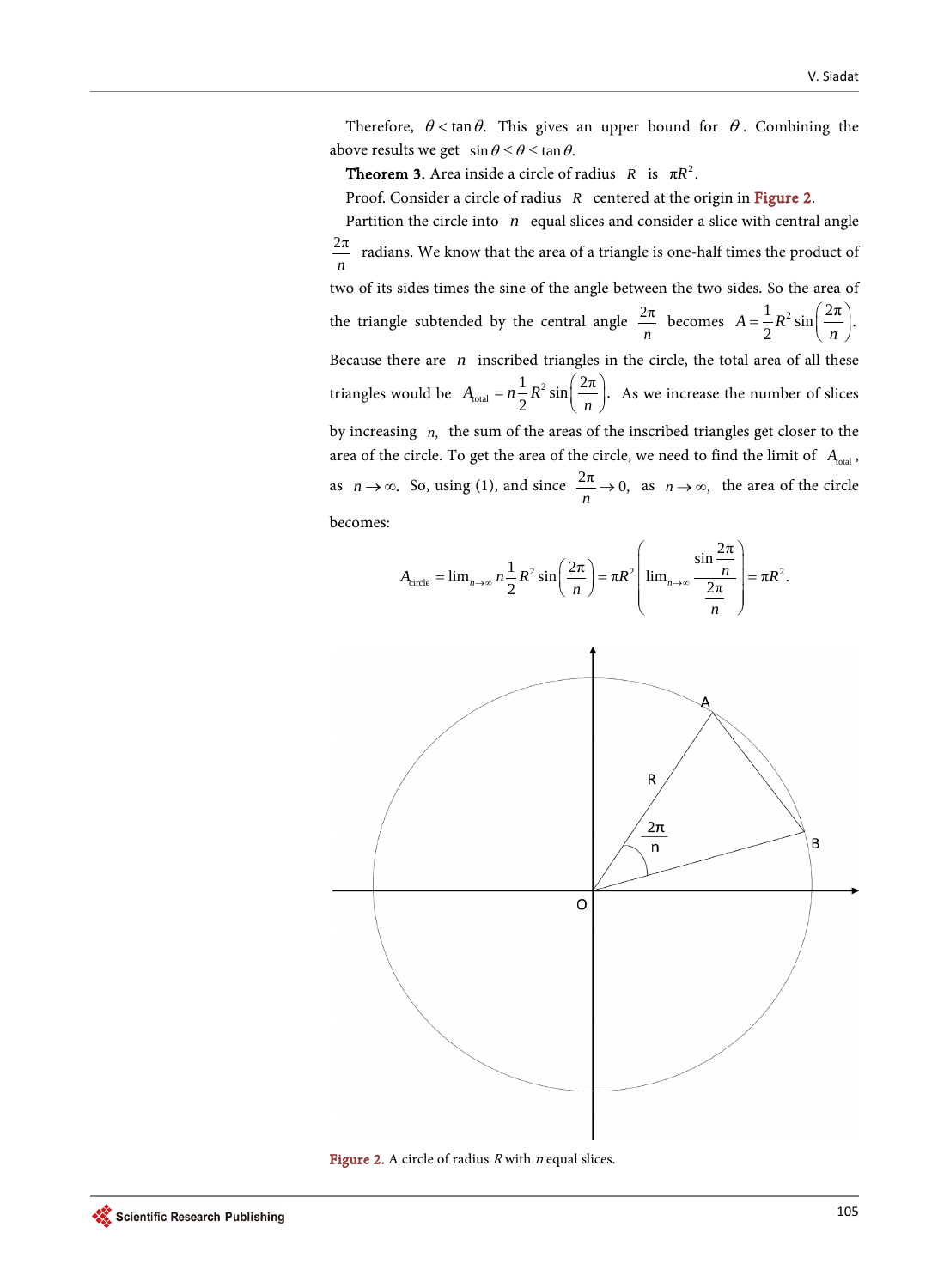Hence,  $A_{\text{circle}} = \pi R^2$ .

An intuitive and interesting method of proving the area inside a circle which requires area stretching<sup>1</sup> and mapping from an annulus to a trapezoid is discussed in [\[5\].](#page-6-4) The subtle point in this method, as expressed in [\[5\],](#page-6-4) is that it assumes as evident the area preservation from a circular to a simply connected region. For a discussion of transformation of different regions by using complex variable method, we can se[e \[6\].](#page-6-5)

There are many other intuitive approaches also, some of which involve slicing or opening up a circle. Below we offer a simple intuitive proof which is not based on area stretching, but assumes area preservation under mappings. Consider two concentric circles with radii *r* and *R* and corresponding areas  $A_r$  and  $A_p$ . Cut the annulus open in the shape of a right angle trapezoid *ABCD* as in [Figure 3.](#page-4-0)

We can see that the area of the annulus equals the area of the trapezoid. So,  $A_{\text{annulus}} = A_{\text{trapezoid}}$ , or

$$
A_R - A_r = \frac{1}{2} (2\pi R + 2\pi r)(R - r) = \pi R^2 - \pi r^2.
$$

We can choose  $r > 0$  as small as we please and so, in particular, if we let *r* approach 0, the area of the inner circle approaches 0 and we get,

 $A_R - 0 = \pi R^2 - 0$ . Thus  $A_R = \pi R^2$ . Note that shrinking *r* to 0, shrinks the trapezoid to the right triangle *ABC*, whose area is

 $\frac{1}{2}(2\pi R)(R-0) = \pi R^2 = A_R$ . In the following we present an analytic proof of the area inside a circle using area stretching, which does not assume area preserving mapping of regions.

**Theorem 4.** Area inside a circle of radius *r* is  $\pi r^2$ .

<span id="page-4-0"></span>Proof. Consider a circle of radius *r* centered at the origin and partition it into *n* equal sectors, each having central angle  $\frac{2\pi}{n}$ , and the corresponding arc length  $\frac{2\pi}{n}r$ . Assume the area of a sector is  $c_n$ . If we stretch the radius *r* by a factor of  $k > 1$ , we create a circle with radius  $R = kr$ . So, the corresponding streched sector will have an arc length equal to  $\frac{2\pi}{n}kr$  and the its area



Figure 3. An annulus of a circle cut open in the shape of a trapezoid.

<sup>1</sup>Area stretching is a result from geometry stating that if we stretch a region in the coordinate plane vertically by a factor of *k* > 0 and horizontally by a factor of *l* > 0, then its area will stretch by the factor *kl*.

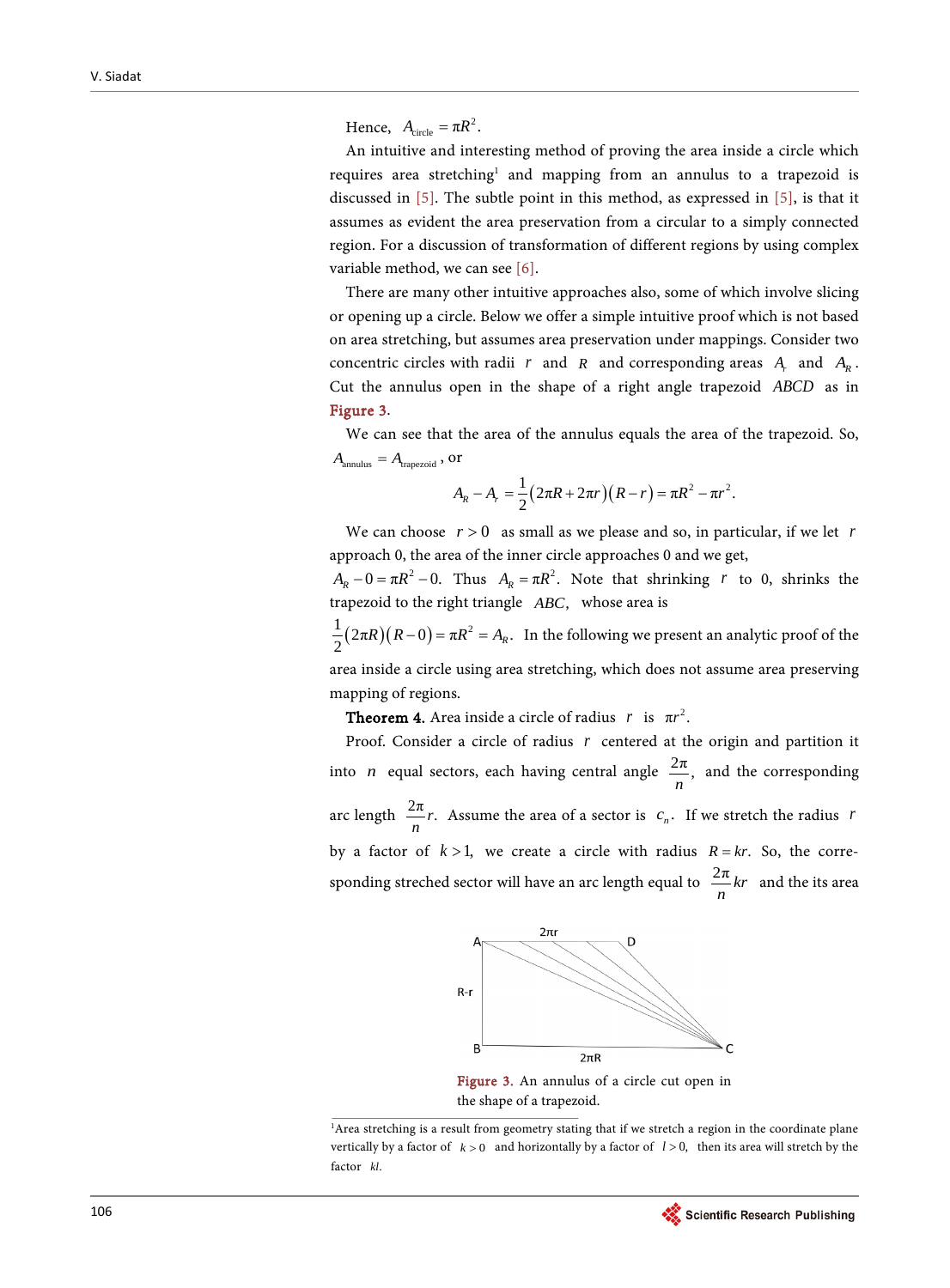will be increased by a factor of  $k^2$  to  $k^2 c_n$ , seeing in [Figure 4.](#page-5-0) Now the area between the two sectors is  $A_{between sectors} = k^2 c_n - c_n = c_n \left\lfloor k^2 - 1 \right\rfloor$  which is approximately equal to the area of the trapezoid *ABCD* in [Figure 4.](#page-5-0)

If we connect the center O to the point  $F$  which is the midpoint of  $\overline{BC}$ , the triangles ∆*OBF* and ∆*OCF* become right angle congruent triangles with right angles at the point *F*. As a result, central angles ∠*AOE* and ∠*DOE* will each equal  $\frac{\pi}{n}$ . Obviously triangles  $\triangle OAE$  and  $\triangle ODE$  are also congruent having right angles at the point *E*. To calculate the area of the trapezoid, we note that its larger base has length  $\overline{BC} = 2R \sin \frac{\pi}{n}$ , and its smaller base has length  $\overline{AD} = 2r \sin \frac{\pi}{n}$ . The height of the trapezoid is:

$$
\overline{EF} = R\cos\frac{\pi}{n} - r\cos\frac{\pi}{n}
$$

Therefore the area of the trapezoid becomes:

$$
A_{\text{trapezoid}} = \frac{1}{2} \left[ 2R \sin \frac{\pi}{n} + 2r \sin \frac{\pi}{n} \right] \cdot \left[ R \cos \frac{\pi}{n} - r \cos \frac{\pi}{n} \right]
$$

$$
= \sin \frac{\pi}{n} \cos \frac{\pi}{n} \left[ R^2 - r^2 \right]
$$

$$
= \sin \frac{\pi}{n} \cos \frac{\pi}{n} \cdot r^2 \left[ k^2 - 1 \right].
$$

<span id="page-5-0"></span>

Figure 4. A sector of a circle stretched by a factor  $k > 1$  to an enhanced sector.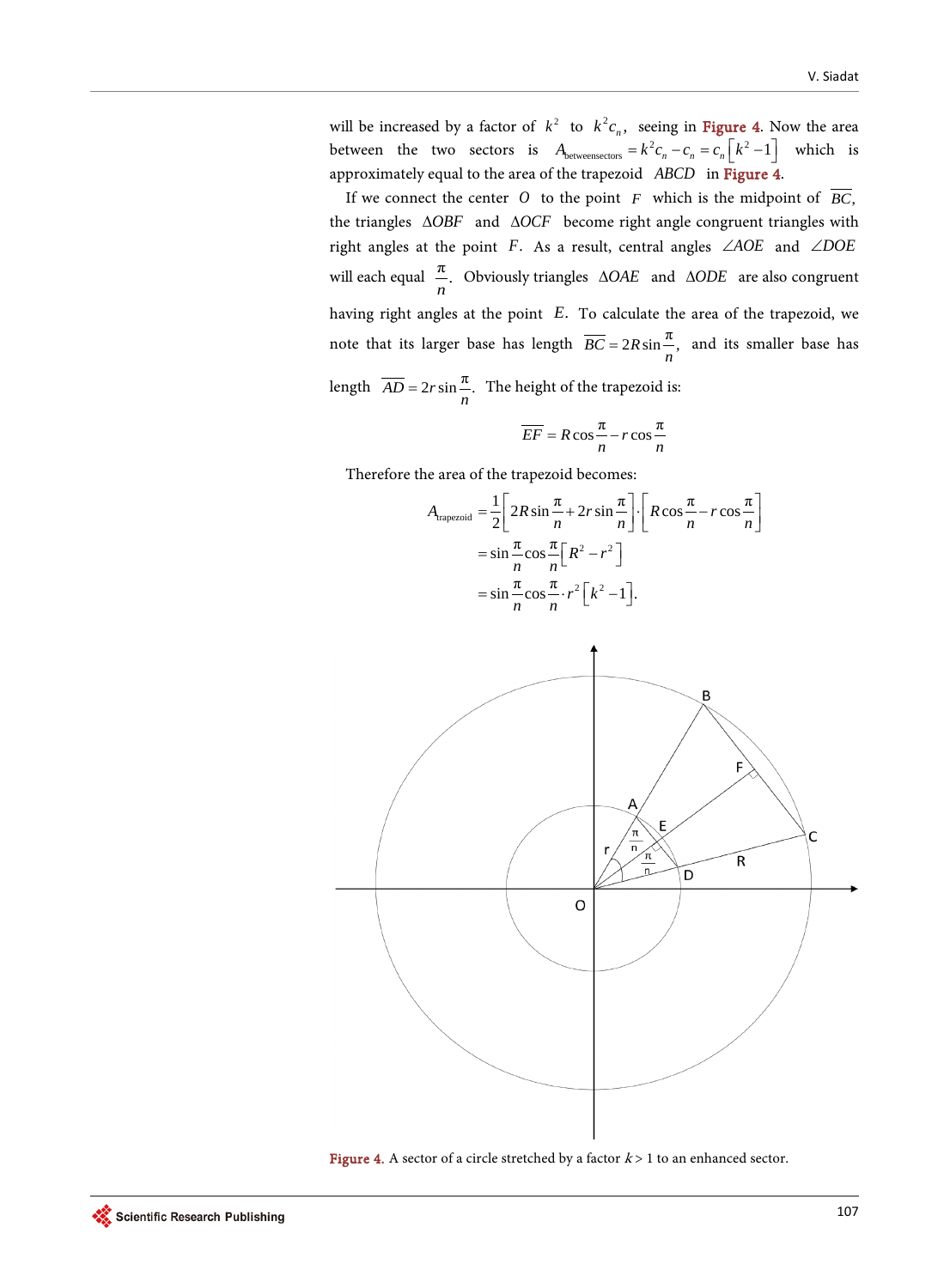Setting  $A_{\text{betweensectors}} \approx A_{\text{trapezoid}}$ , gives,

$$
c_n\left[k^2-1\right] \approx \sin\frac{\pi}{n}\cos\frac{\pi}{n}\cdot r^2\left[k^2-1\right],
$$

or  $c_n \approx \sin \frac{\pi}{n} \cos \frac{\pi}{n} \cdot r^2$ . This approximation can be improved by increasing *n*.

Now, multiplying both sides of the above by *n* gives:

$$
nc_n \approx n \sin \frac{\pi}{n} \cos \frac{\pi}{n} \cdot r^2
$$

Since there are exactly *n* identical sectors in the circle of radius *r*, its area becomes  $c = nc_n$ . Therefore,  $c \approx n \sin \frac{\pi}{n} \cos \frac{\pi}{n} \cdot r^2$ . Now, taking the limit of both sides as  $n \rightarrow \infty$ , and applying our earlier result (1) and the fact that  $\cos \theta \rightarrow 1$ , as  $\theta \rightarrow 0$ , we get:

$$
c = \lim_{n \to \infty} n \sin \frac{\pi}{n} \cos \frac{\pi}{n} \cdot r^2
$$
  
= 
$$
\lim_{n \to \infty} \pi \cdot \frac{\pi}{\frac{\pi}{n}} \cos \frac{\pi}{n} \cdot r^2
$$
  
= 
$$
\pi r^2 \left( \lim_{n \to \infty} \frac{\pi}{\frac{n}{n}} \right) \cdot \left( \lim_{n \to \infty} \cos \frac{\pi}{n} \right)
$$
  
= 
$$
\pi r^2
$$

Hence,  $c = \pi r^2$ .

#### **Acknowledgements**

I wish to thank Professor Cyrill Oseledets of Richard J. Daley College for his review of the initial manuscript and making helpful suggestions to improve it.

#### **References**

- <span id="page-6-0"></span>[1] Larson, R.E. and Bruce, H. (2014) Calculus. 10th Edition, Cengage Learning, Brooks/Cole, Boston, 533-541.
- <span id="page-6-1"></span>[2] Briggs, W., Cochran, L. and Gillett, B. (2015) Cochran, Lyle. In: Gillett, B., Ed., Calculus, 2nd Edition, Pearson Education, New York, 527-536.
- <span id="page-6-2"></span>[3] Krantz, S. (1992) On the Area Inside a Circle. *Missouri Journal of Mathematics*, 4, 2-8.
- <span id="page-6-3"></span>[4] Siadat, M.V. (2002) Axial View of Trigonometric Functions. Mathematics Magazine, 75, 396-397.
- <span id="page-6-4"></span>[5] Axler, S. (2013) Precalculus (A Prelude to Calculus). 2nd Edition, John Wiley & Sons, Inc., Hoboken, 617-628.
- <span id="page-6-5"></span>[6] Brown, J.W. and Churchill, R.V. (2004) Complex Variables and Applications. 7th Edition, McGraw-Hill Higher Education, Boston, 441-449.